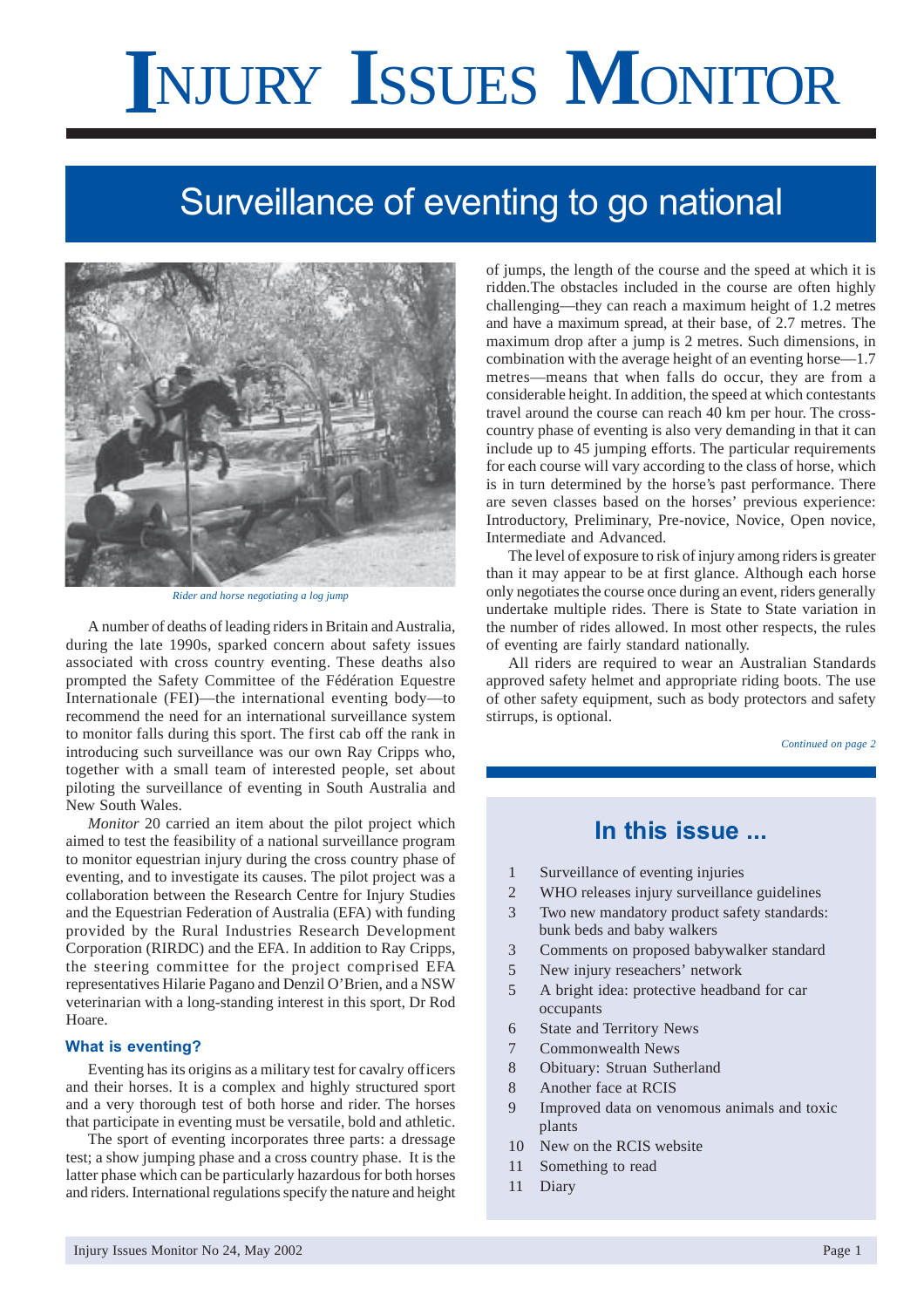## Surveillance of eventing to go national

*Continued from page 1*

## **Australian pilot study—Preliminary results**

Preliminary results of the pilot study have recently become available.

The pilot study was undertaken in both South Australia and New South Wales during the 2001 eventing season. Central to the study was a 6-page questionnaire, which attracted an 81% response rate, clearly demonstrating the high level of interest in the project. The questionnaire sought information about the fall event and any associated injuries sustained by either horse or rider. It also asked about riders' previous injury history, riding experience, and exposure, as well as their use of safety equipment.

During the 2001 NSW eventing season, 3,307 starters participated in 79,143 jumping efforts for the cross country phase of eventing. Across all classes, there was a total of 113 falls, in 98 of which the rider fell from the horse. In the remaining 15 cases, both horse and rider fell.

In NSW, across all classes, there were 1.4 falls for every 1,000 jumping efforts.

During the 2001 South Australian season, 867 starters in 23,506 jumping efforts. Across all classes there was a total of 56 falls. In 41 cases, the rider fell from the horse. The remaining 15 cases involved both horse and rider falling during the event. Across all classes, there were 2.4 falls for every 1,000 jumping efforts. It is not known, at this stage, why the rate for SA was substantially higher than that for NSW; factors such as course design can play a role. It is hoped that further analyses of the

data collected in the pilot will help to explain this difference.

For both States, injuries were most frequently sustained by riders while taking Log jumps (23%) and Water jumps (13%). In 80% of cases, falls occurred when horse and rider were attempting to jump an obstacle. The combined number of falls for the 2001 NSW and SA seasons was n=169. Of these, 71 injuries were sustained by the riders. The most common types of injury were Sprain/muscle pull (21%), Abrasion/graze (15%), Bruise/contusion (15%), Concussion/loss of consciousness (14%), and information/swelling (14%). Although most of the injuries sustained were comparatively minor, the frequency of injuries to the head 13/66 (20%) is cause for concern. The fall surface was most often grass or lawn.

## **What next?**

The investigators have just received the good news that the RIRDC will provide funding for a two-year program of national surveillance of the cross country phase of eventing. While the RIRDC funds will enable a basic level of monitoring to proceed, the investigators are hopeful of attracting additional funding from other sources. In the meantime, the investigators continue to analyse the data from the pilot research for all that can be learned about preventing injury in this branch of equestrian sport.

**For further information about this project, contact Raymond Cripps at RCIS, Tel: 08 8374 0970; E-mail: raymond.cripps@nisu.flinders.edu.au**



## **WHO releases injury surveillance guidelines**

The World Health Organization's Injury and Violence Prevention Department recently developed a manual, *Injury Surveillance Guidelines.* The manual is the product of a broad international collaboration between many agencies. Specifically, it has drawn on the expertise of staff of the US Centers for Disease Control and Prevention (CDC), and has benefitted from the input of experts from other organisations in more than 50 countries, across all continents, who have commented on draft versions of the manual. The work has taken two years to complete.

The aim of this *Manual* is to help people to design, establish and maintain good injury surveillance systems. It is aimed at researchers and practitioners and has the purpose of providing practical advice on how to develop information systems for the systematic collection of data on injuries. Although the *Manual* is applicable to all settings, includes a particular focus on settings where resources are scarce. For such settings, the *Manual* provides practical guidance in setting up a system to collect, code and process data even if there is no electronic equipment, few staff, and/or staff who have many other

demands on their time, or have expertise in research.

As well as a brief overview of its aims and objectives, and an introduction to the terms, analytical tools and methods used by injury surveillance specialists, the *Manual* takes the reader, step-by-step, through the processes of designing an injury surveillance system. Individual modules for the surveillance of different types of injury at varying levels of detail, from core data through to the optional add-ons, are presented.

For each module, sample forms for recording information on individual cases and for assembling that infomation into a data set are given. Further example sample forms are provided in the Appendices, and are referred to as appropriate.

**Printed copies of the** *Injury Surveillance Guidelines* **can be ordered from the Injuries and Violence Prevention Department, Non-communicable Diseases and Mental Health Cluster, World Health Organization, 20 Avenue Appia, 1211 Geneva 27, Switzerland, Fax: 0041 22 791 4332; E-mail: pvi@who.int A** *pdf* **version of the manual can be downloaded from www.who.int/violence\_injury\_prevention/ surveillance.htm**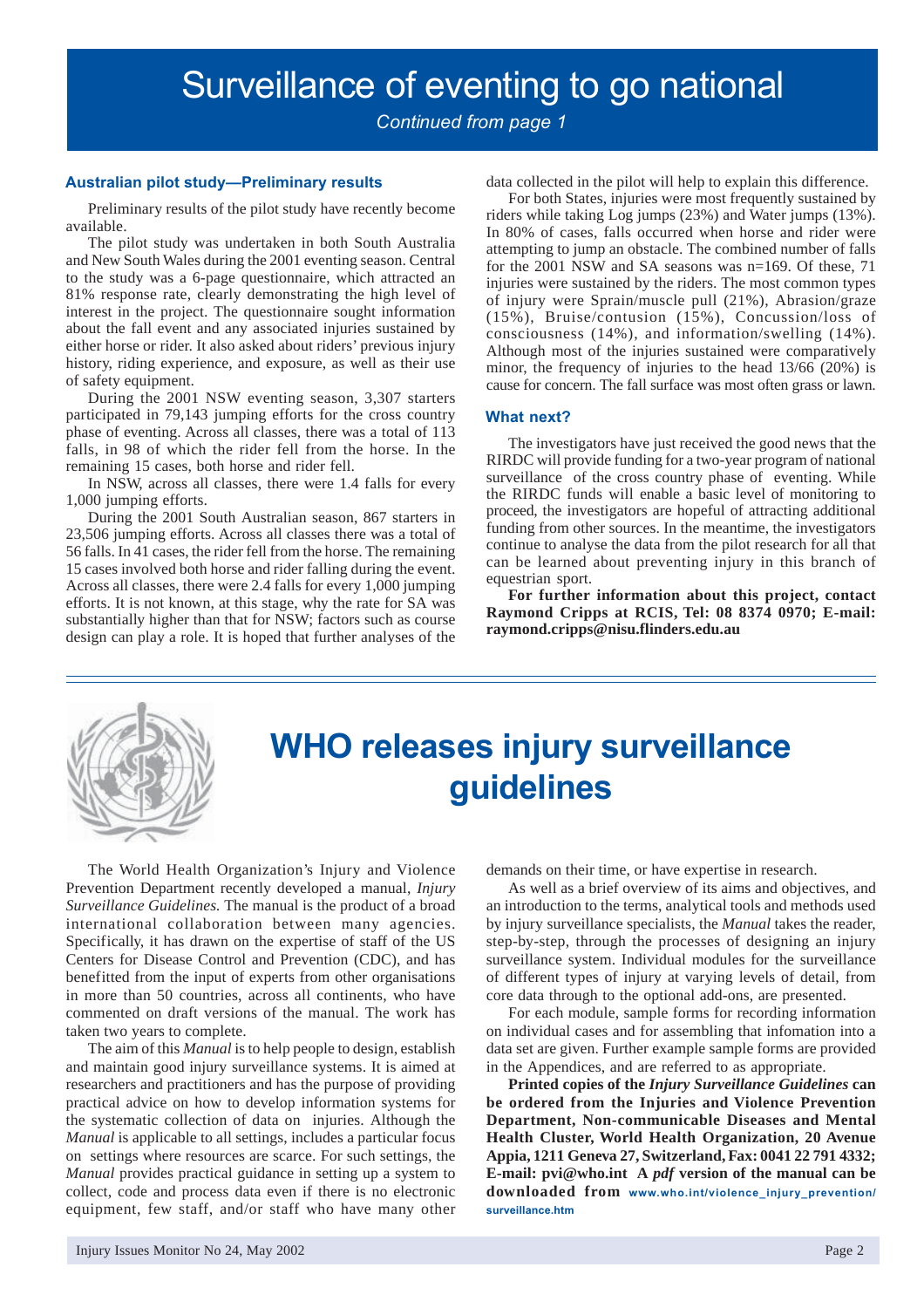## **Two new mandatory product standards**

From time to time, the Commonwealth declares mandatory standards aimed at protecting consumers against injury from hazardous products.

There are two types of mandatory product standard: *Safety Standards* which require goods to comply with particular performance, composition, contents, methods of manufacture or processing, design, construction, finish or packaging rules (e.g. construction of toys for children under three years); and *Information Standards* which require prescribed information to be given to consumers when they purchase specified goods (e.g. labelling for tobacco products and garments). Further details, including a list of all current mandatory standards is available at the website for the Australian Competition and Consumer Commission (ACCC) which has responsibility for enforcing them: www.accc.gov.au/product\_safety/fs-

## product\_safety.htm

A new mandatory standard has recently been declared to cover the design and manufacture of bunk beds. The introduction of a second mandatory standard, for babywalkers, has been foreshadowed for later this year. The basic provisions of these two standards are desribed below, along with two very different points of view about the usefulness of introducing a standard for babywalkers.

## **New mandatory standard for bunk beds**

A new mandatory safety standard has been declared by the Federal Minister for Financial Services and Regulation. The standard, which will come into effect on 1 November 2002, has been introduced to address the long-standing problem of child injuries associated with bunk beds, and makes mandatory the key safety features of the current Australia/New Zealand Standard for bunk beds, AS/NZS

4220:1994, for the provision of guard rails to the upper bunk and the elimination of head entrapments in the bunk bed structure.

**For further information, contact John Wunsch, Manager of the Safety Policy Unit in the Consumer Affairs Division of The Treasury, Tel: 02 6263 3961; E-mail: recalls@recalls.gov.au**

## **New babywalker standard** *Comment by*

A mandatory consumer product safety standard for baby walkers will be declared by regulation under the *Trade Practices Act* later this year. The new mandatory standard will be modelled on the ASTM standard from the United States**<sup>1</sup>** . Compliance with the ASTM standard in the US requires all walkers manufactured after 31 June 1997 to have a braking mechanism that is designed to stop the walker if one or more wheels drops off the riding surface, such as at the top of a stairway.**<sup>2</sup>**

In November 2001, the Consumer Affairs Division of the Department of Treasury released a Draft Regulation Impact Statement in relation to its proposed mandatory standard. The statement included the finding that 70-80% of babywalkers on the market at that time were already complying with the US ASTM safety standard. This would be due, to a large extent, to the introduction of a mandatory regulation which came into effect in New South Wales on 1 September 2000.

Introduction of the Australian mandatory standard will be accompanied by an awareness raising campaign which will include the publication of information on product safety websites and in brochures for distribution to parents and other carers, babywalker suppliers, and child safety agencies.

The prevention of injuries associated with babywalkers has been the subject of debate for some years. Choosing the correct response continues to be a vexed issue and seems set to remain one.

**Further information is available from Tim Pulford of the Safety Policy Unit in the Consumer Affairs Division of The Treasury, Tel: 02 6263 3279 (Tuesday to Thursday), E-mail: tpulford@treasury.gov.au**

## *Peter Thompson* **Injury Epidemiologist**

## **Something is not necessarily better than nothing**

There is one thing worse than doing nothing, and that is to do something that is ineffective. The tragedy is that it will be assumed to be effective until finally proved otherwise. This process could take up to ten years and, in the case of the proposed Federal babywalker regulation, up to 250 babies per year will be unnecessarily injured in this country.

I am not suggesting that the proposed regulation is totally ineffective, but it is far from what is required to counter this internationally acknowledged epidemic.

Some interventions, such as the proposed babywalker regulation, can be evaluated by comparing historical injury data to the components within the regulation designed to prevent injury. A sample of 381 babywalker injuries that presented to the emergency departments of hospitals in South Australia and Victoria were examined to see if the proposed regulation would have been effective in preventing all or any of the injuries.

The hunch of many of the supporters of the regulation is that almost all walker injuries are caused by falls down steps and stairs which the regulation is designed to prevent. The detailed injury data show that only 42% of the cases made mention of steps and stairs and only 7.5% of these were subsequently admitted following initial treatment.

The walker provides the user mobility to reach other hazards such as stoves, power points, ashtrays, kettle cords and many others. This category of hazard

*Continued on page 4*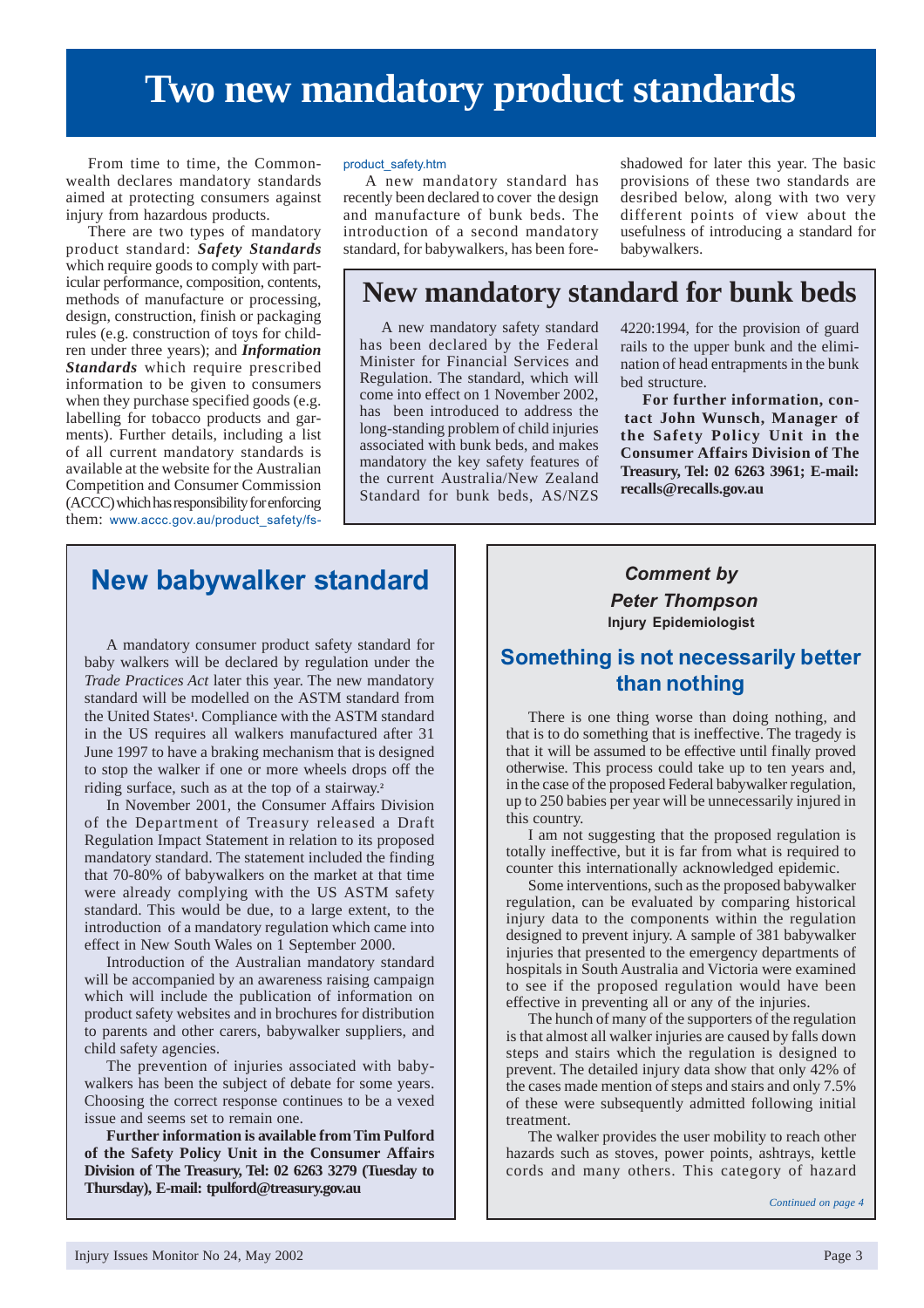## **Two new mandatory product standards**

**Continued from page 3**

## *Response from Ian Scott*

**Child injury researcher and advocate** (formerly Director of Policy for Kidsafe Australia)

## **Babywalkers: Assessing whether "Something" is worth doing**

This note concerns the adoption of the American (ASTM F977-96) standard as a legal requirement for babywalkers sold in Australia. There have been mandatory standards in the US since 1977 relating to shear points and collapse, the voluntary standard was revised to include performance standards for infant walkers to prevent falls down stairs. To comply, walkers must be wider than a 36-in doorway or must have a braking mechanism designed to stop the walker if one or more wheels drop off the riding surface, such as at the top of a stairway. The requirement operated in America from 1 July 1997.

The US data on injuries stresses the significance of falls down stairs, as does the Australia data analysis from Monash University Research Centre (50 % of injuries resulted from a fall down stairs, falling off the verandah or tipping over; 66% of injuries resulted from a fall**<sup>3</sup>** ). The new work by Peter Thompson indicates that these incidents might constitute a much smaller proportion of significant injury than we thought.

Babywalkers have been known to be a problem for twenty years—with the high rate of severe injuries from tipping over and child access to hazards such as stoves they have been the despair of those involved in child health safety**4,5**. They continue to be sold, passed on in families (industry estimates are that something like 40% are secondhand) and to be used (it was estimated that in 1994 there were 40,000 in use). The Australian Bureau of Statistics "Home Safety Survey" indicates that, in the early 1990s, 30% of households with a child under one year had a babywalker**<sup>6</sup>** .

The question of what to do about walkers contains a number of difficulties and uncertainties. Advice from safety groups, such as Kidsafe, continues to be that babywalkers should not be used. One practical difficulty comes from the fact that walkers continue to be used by parents, despite a decade of such advice, continued adverse publicity (59% of parents in a US survey report that they knew there was a risk of injury *before* their child was injured and one third continued to use the walker *after* an injury**<sup>7</sup>** ). The products continue to be supplied by companies because parents demand them. Warning labels on the product and public education have been spectacularly unsuccessful—industry sources indicate that the number of products in use has gone up. Lobbying efforts to have the products

banned have been rebuffed—despite Ministerial sympathy at the Commonwealth level—on the grounds that the power to ban did not, for technical reasons, cover this situation.

There has been a reduction over time in babywalker injuries in the US, a reduction that has occurred at the same time as the new walkers have come on the market. According to the National Electronic Injury Surveillance System (NEISS) of the US Consumer Product Safety Commission (CPSC), "an estimated 8,800 children younger than 15 months were treated in hospital emergency departments in the United States in 1999 for injuries associated with the use of infant walkers. This represents a 56% decrease in these injuries since 1995, when 20,100 injuries were reported".

The new analysis of Victorian and South Australian data shows that only about one in thirteen admissions to hospital directly mention situations that the ASTM babywalkers are likely to prevent**<sup>9</sup>** . So the question is, should the standard be required by law if it only deals with a small proportion of injury?

The arguments in favour of mandating the ASTM standard seem to me to be strong.

There is no doubt that the walkers built to the standard are likely to reduce the hazard represented by tipping over and to prevent some severe injuries. Most of the products that conform to the ASTM standard also contain design features that will prevent other injuries—limitations on the direction and speed of movement, wider bases that restrict child access to hazards and so on. Alternative means of change are unlikely—there is no standard to serve as an alternative to the ASTM, a new standard would need to be written; there is no current prospect of a product ban. The nursery product industry is supportive of mandatory requirements, it supports this standard. The ASTM standard appears to be a necessary step in the process of change—the nursery industry association has indicated it is prepared to adopt other measures if/when it can be shown that injuries are occurring in the ASTM products.

While safety organisations would prefer babywalkers not be used, or for industry to voluntarily withdraw them from the market, this is not going to happen. Adoption of the ASTM standard will not solve all the issues

## but it is a means of moving forward in a deadlocked situation.

**Ian Scott can be contacted via E-mail: ianscott@virtual.net.au**

## *Comment by Peter Thompson*

## **Continued from page3**

contributes 23% of the injuries, of which 27% were admitted of hospital. The proposed regulation has no effect on this significant portion of the overall babywalker toll and in particular the serious (admitted) cases. Indeed this category contributes nearly one half (46%) of all admitted babywalker victims!

Achieving any consumer regulation in this country is quite an achievement, but this one, as appealing as it may seem at first, just does not add up. It simply misses one half of the most serious injuries and always will. It would seem we have support for a mandatory regulation, then why not make it a worthwhile one? The answer is a mandatory ban of all babywalkers as has been called for worldwide for at least a decade. The only exemption would be stationary activity centres where the baby can merely rotate, or walkers that travel only a very short distance in any direction from an initial starting point.

Marginally effective regulations that fit the category of "something being better than nothing" have yet another serious disadvantage. Inevitably, complying products will be promoted as "**SAFETY APPROVED**". This, then, is likely to be associated with a reduction in vigilance by the parent or care-giver to the extent that any safety advantage is lost.

**Peter Thompson can be contacted on Tel: 08 8226 6279; E-mail: peter.thompson@dhs.sa.gov.au**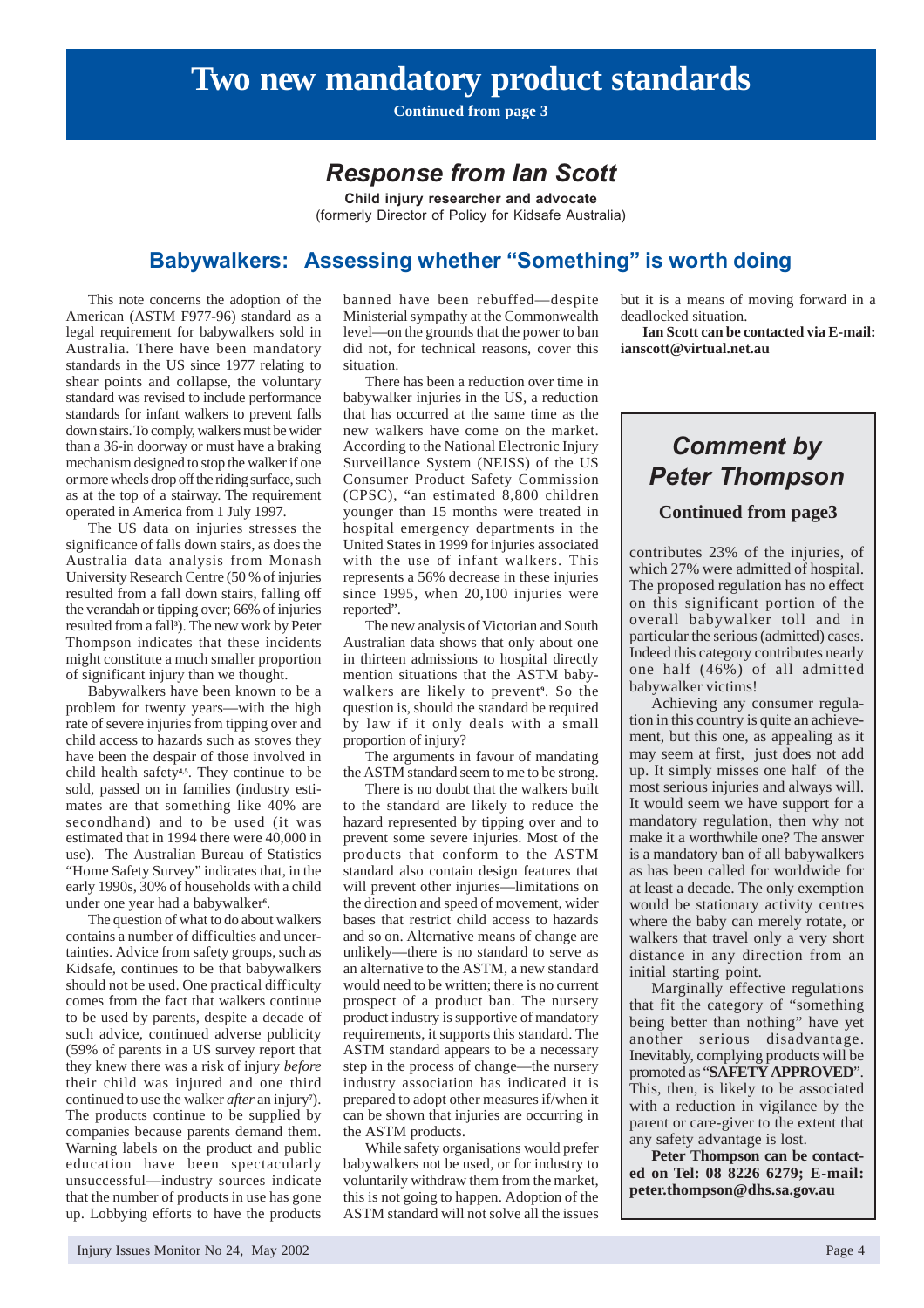## **New injury researchers' network**

## **Joan Ozanne-Smith Monash University Accident Research Centre**

A two-day workshop was held at the Monash University Accident Research Centre on 26 and 27 March 2002 to discuss future strategic directions for injury prevention research, funding sources and networking opportunities in Australia. Around 20 people accepted an invitation to participate in the discussion.

The Workshop gave participants the opportunity to explore and clarify the purpose, issues, challenges and future of injury prevention research. A summary of the main outcomes of the discussions follows:

## **IPRI is established ...**

A major outcome of the workshop was the establishment of a formal network of leaders of injury prevention research institutions: Injury Prevention Research Institutions (IPRI) of Australasia. It was recognised that the opportunity for regular communication between leading researchers would be of great value to the development of injury prevention research. Although the full scope of the group was not resolved, support was expressed for regular meetings of leaders at least annually and preferably twice yearly.

It was also considered that, in addition to leaders' meetings, there would be considerable benefit in establishing some form of communication and collaboration more broadly, recognising the need for the network to be inclusive of all injury prevention researchers. Consequently, occasional broader research meetings (initiated by leaders) would be conducted to enable the inclusion of a greater range of people from the research institutions and others working in the field.

## **Purposes of IPRI**

The key purposes of the new Network are as follows:

- Address issues of importance to injury prevention research.
- Take a leadership role in setting strategic directions for injury prevention research.
- Provide a common voice to influence and inform advocacy on injury prevention issues.
- Seek to improve funding for injury prevention research, exploring ways of maximising current sources of funding and identifying additional funding avenues or models.
- Explore opportunities for collaborative research, education and training—Australia and beyond.
- Sharing of intelligence, including the "sharing" of international visitors.
- Planning and support of broader research meetings and thematic presentations.
- Encourage and enable an interface with injury prevention researchers in New Zealand.
- Facilitate workforce development strategies, e.g. establishment of a staffing network to minimise loss of expertise to the field and creation of post-doctoral opportunities in the field.
- Sharing of methodological experiences and expertise.

## **Membership of IPRI**

The group will include leaders of injury prevention institutions and research programs whose focus is the primary prevention of injuries of any type, and whose primary job description is injury prevention research.

The foundation members of IPRI are:

**Dr Lesley Day,** Senior Resarch Fellow, Monash University Accident Research Centre

**Associate Professor Carolyn Finch,** Head, Victorian Trauma Registry, Department of Epidemiology and Preventive Medicine, Monash University

**Associate Professor James Harrison**, Director, Research Centre for Injury Studies, Flinders University of South Australia **Professor Ian Johnston,** Director, Monash University Accident Research Centre **Professor John Langley**, Director, Injury Prevention Research Unit, University of Otago, New Zealand **Associate Professor Stephen Lord,** Principal, Research Fellow, Prince of Wales Medical Research Institute **Associate Professor Rod McClure**, CEO, Injury Prevention and Control (Australia) Ltd; Head, Injury Prevention Unit, School of Population Health, University of Queensland **Professor Robyn Norton**, Co-director, Institute of International Health, University of Sydney **Professor Joan Ozanne-Smith,** Chair of Injury Prevention, Monash University Accident Research Centre **Associate Professor Mark Stevenson**, Director, Injury Research Centre, University of Western Australia. **Dr Ann Williamson**, Director, NSW Injury Risk Management Research Centre, University of New South Wales

**Dr Lyn Fragar,** Director, AustralianAgricultural Health Unit

It was recognised that other organisations exist which may share the aims of the new network. IPRI will invite their participation.

## **Future Directions**

Two future meetings were scheduled at the Workshop. The first is expected to occur at the time of the 2002 Road Safety Research, Policing and Education Conference being held in Adelaide on 3-5 November. A further meeting will take place in Perth in association with the 6th National Injury Conference to be held in Perth in 2003.

## **Further Information**

The Monash University Accident Research Centre, which hosted the Workshop, will initially provide secretariat support for IPRI.

**Anyone seeking further information about the new Network can contact Joan Ozanne-Smith at MUARC, Tel: 03 9905 1810; E-mail: joan.ozanne-smith@general.monash.edu.au**

## **A bright idea**

## **Protective headband for car occupants**



The Road Accident Research Unit at the University of Adelaide has been evaluating the concept of a protective headband for car occupants. In about half of the cases of occupant head injury in crashes investigated by the Unit, head impacts occurred to the region that would be covered by a protective headband, such as the one illustrated. The Unit has estimated that such protection would have improved the

outcome for approximately 10-20% of the occupants who sustained a brain injury, including preventing the brain injury altogether in some cases.

The Unit continues to develop and test materials and designs for the headband. We hope to release a full report on its effectiveness in mid 2002. For more information, visit: www.atsb.gov.au/road/rpts/cr205/index.cfm

Injury Issues Monitor No 24, May 2002 Page 5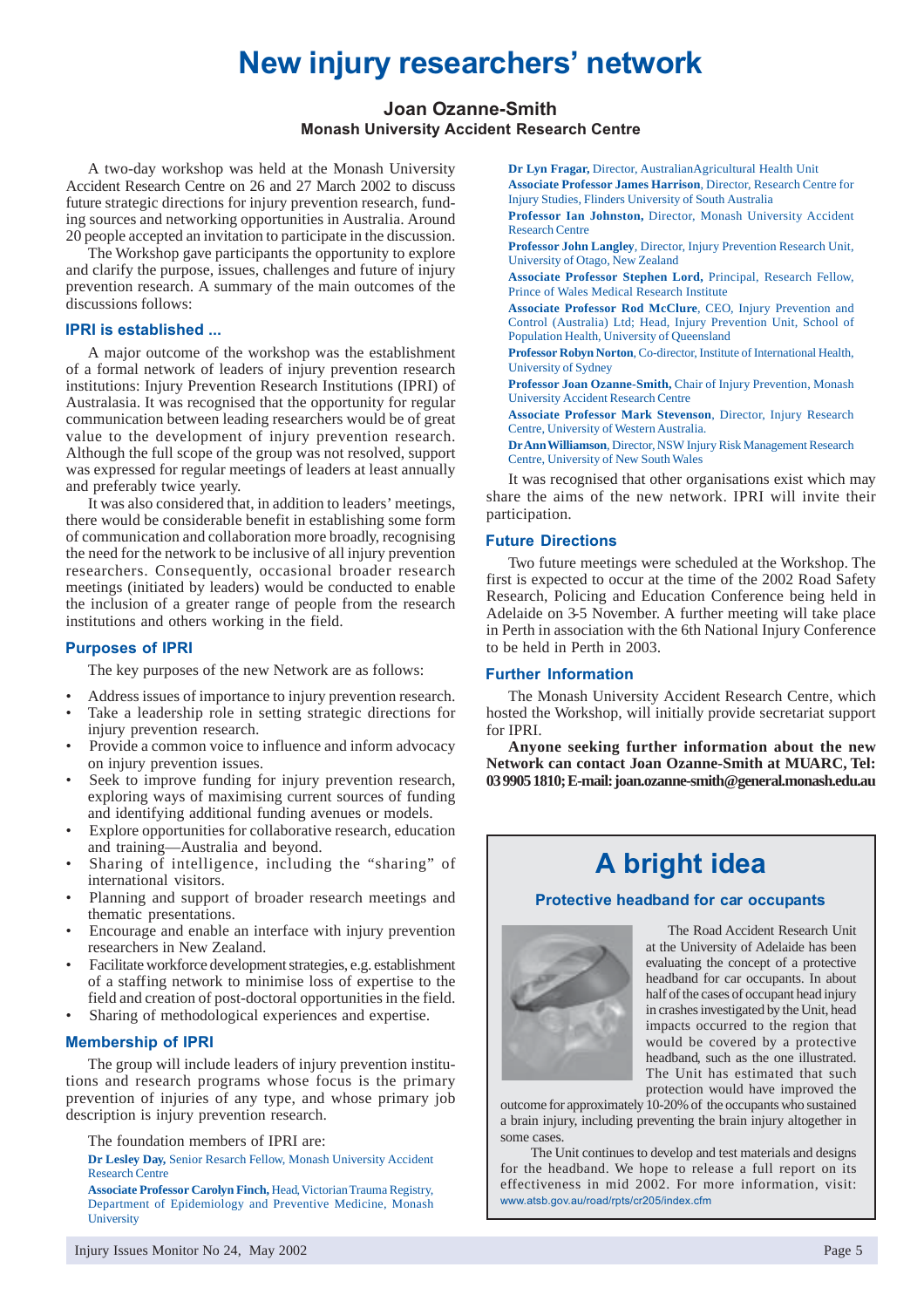## **State and Territory News**

The most recent edition of *National Public Health Partnership News* (Spring 2001) featured a four page 'Round-up on Injury', providing a snapshot of activities directed towards injury prevention in State and Territory Health departments. For readers interested in gaining an insight into the various initiatives with State and Territory jurisdictions, a *pdf* version of *NPHP News* can be downloaded from http://hna.ffh.vic.gov.au/nphp/spring01/spring01.pdf Below, we've also included some additional information provided to us by State and Territory Health representatives, together with contact details.

## **Wanted** Enthusiastic volunteers

to assist members of the Public Health Association of Australasia's Injury Prevention Special Interest Group (SIG) in revising 6 existing PHAA injury-related policies:

- Swimming pool fencing
- Hot water temperature scalds and hot water burns
- Firearms
- Head injury prevention
- Injury–a public health problem
- Injury prevention–Responsibility of health agencies.

A team approach will be used. If you're interested, contact Beth Fuller, Convenor of the PHAA Injury Prevention SIG, Tel: 02 6553 1804, E-mail: beth@tsn.cc

## **New Victorian initiatives**

Below is a snapshot of some new key Victorian Injury Prevention Program initiatives.

- A new *Injury Prevention Research Officer* position has been established at the Victorian Coroner's Court to undertake intervention-based research into coronial files on a range of unintentional injury prevention issues.
- A new 18-month program, *SafeStart,* that aims to test the approach of engaging local communities in the management and implementation of proven interventions as a way to build long term local government and community level focus and capacity to respond to unintentional injury issues.
- Victoria is about to embark on a major research funding program focused on intervention research. The redevelopment of a *Child Injury Prevention Action Plan for Victoria* is currently underway.
- A new *Modelling Of Emergency Demand For Injury Prevention Project*. The project will apply the*Victorian Ambulatory Care Sensitive Conditions* (ACSC) modelling methodology to injury conditions. The ACSC model was developed by the Victorian Department of Human Services.
- The 2002 *Victorian Public Health Survey* (CATI) will have an injury component.

**For further information on any of the above, contact Nicola Rabot, Department of Human Services; Tel: 03 9637 4251; E-mail: nicola.rabot@dhs.vic.gov.au**

## **First MAE graduate in injury**



Helen Thomas recently completed her Master of Applied Epidemiology (MAE) degree at the Australian National University's National Centre for Epidemiology and Population Health (NCEPH). Helen is the first of their graduates to have focussed her studies on injury control.

Students enrolled in the two-year

program spend the majority of their time at an appropriate publichealth agency. Continuing a lengthy tradition of training injury control professionals, Ron Somers' Injury Research and Control Unit in the SA Department of Human Services provided Helen with her base. Successful applicants for the MAE course resident in Australia or New Zealand—receive full-time scholarships as well as funding for travel costs associated with their course work and attendance at some conferences. MAE scholarships are advertised nationally between July and October each year for commencement in the following March. Further details about the program are available on the Internet: wwwnceph.anu.edu.au/teaching.htm or by phoning the Executive Officer of NCEPH, Tel: 02 6125 5613.

## **Central Sydney Tai Chi trial**

The Central Sydney Tai Chi Trial is a randomised controlled field trial investigating the effectiveness of Tai Chi as a falls prevention strategy for older people. The trial has been funded by the NSW Health Promotion Research Grant Scheme for  $2^{1/2}$  years and is due for completion in late 2003.

The target group is community-dwelling older people aged over 60, recruited primarily through advertisements in local newspapers. Subjects are randomly allocated to either an intervention group or a waiting-list control group. The Tai Chi intervention consists of 16-weeks of modified Tai Chi classes. In order to replicate Tai Chi classes as found in the community, the Tai Chi used in this trial has not been standardised. However, all instructors are highly experienced in their style of Tai Chi, and have previously worked with older people. The primary outcome measures will be time to first fall and fall-rates over a six-month period.

**For further information contact Alex Voukelatos, Tel: 02 9515 3358; E-mail: avouk@hpu.rpa.cs.nsw.gov.au**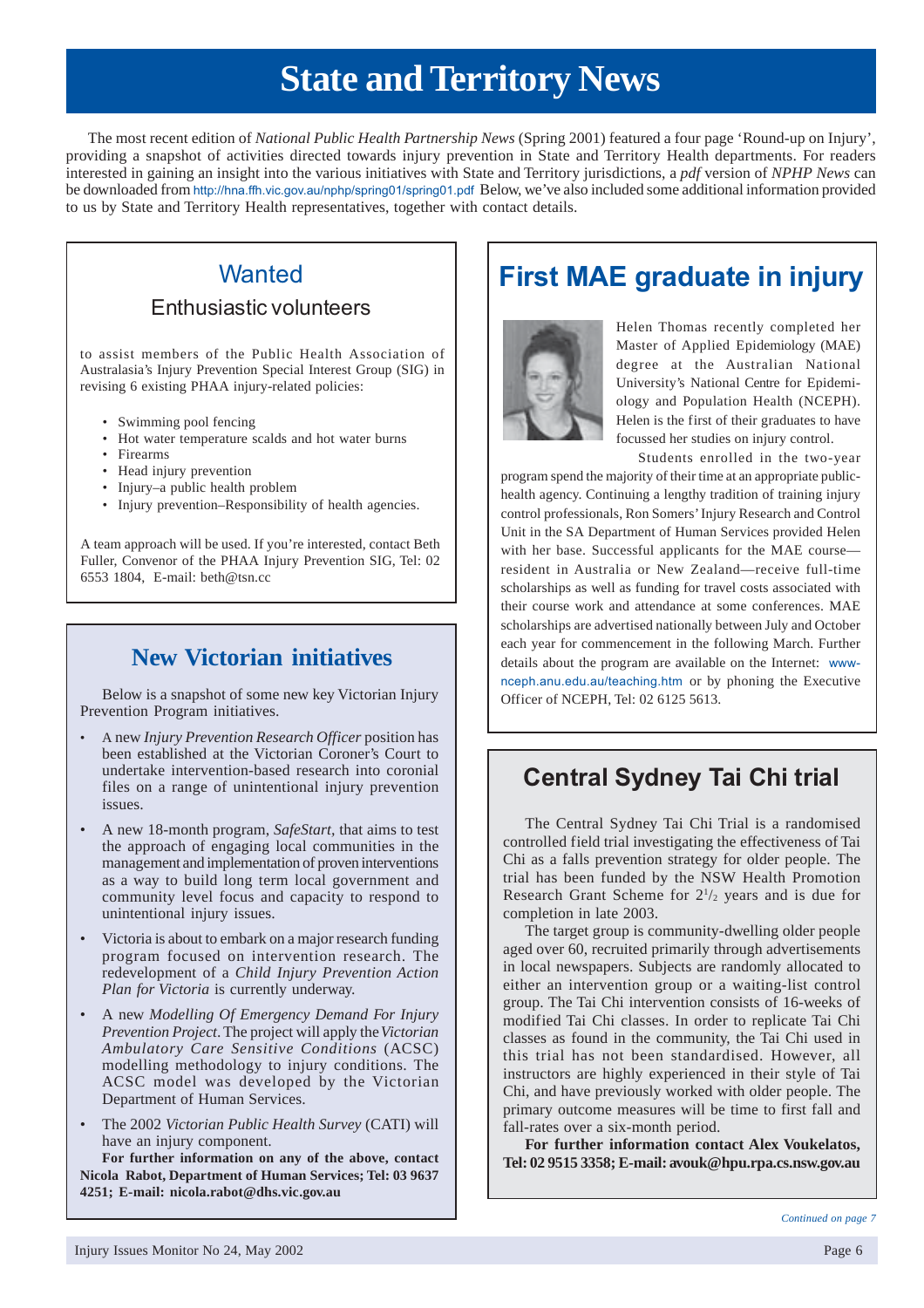## **State and Territory News**

**continued from page 6**

## **Women and Road Safety Project**

The *Women and Road Safety Project*, a qualitative study, grew out of concerns expressed by New England women about the high rates of motor vehicle traffic accidents for females in their area during community consultations in 1999. New England Area Health Service (NEAHS) demographic data as well as standardised mortality rates from motor vehicle traffic accidents for females show that NEAHS rates are higher than the State average.

The Project will investigate a range of determinants leading to motor vehicle traffic accidents involving women in the New England Area.

Key stakeholders for the project are the New England Research Institute, New England Rural Training Unit, Tamworth City and Armidale Dumaresq Council Road Safety Officers, NSW Police, Ambulance NSW, Tamworth Road Safety Committee, New England Injury Prevention Forum, Tamworth Local Court - Coroner's Office, Roads and Traffic Authority, NRMA, Australian Centre for Agricultural Health and Safety, New England Chapter of Australian College of Road Safety, New England Area Health Service, Local Governments, community representatives, and researchers from the University of New England and the University of Newcastle**.**

A first step for the study is to convene a Steering Committee of these key stakeholders to explore questions that address gender as a determinant and relate to the roles of women in rural areas:

- Are women driving or were they passengers?
- Are they going to work? Are women taking children to school?
- Are environmental factors major determinants, e.g. distances, the roads, vehicles, the time of day, length of journey?
- Has there been a significant change in the lives of women in relation to their driving patterns?

It will use action based qualitative research and concurrently combine education and consultation with the community and community capacity building.

A final report will provide important evidence for the development of effective longer term interventions to reduce female injuries and

fatalities from motor vehicle traffic accidents both within the New England Area and throughout NSW.

**For further information contact Christine Roberts Tel: 02 6766 2288 or Maggi Daley Tel: 02 6766 2555.**

## **State and Territory Injury Coordinators**

### *Tasmania:*

Stan Bordeaux, Department of Health and Human Services, Tel: 03 6233 3774; E-mail: stan.bordeaux@dchs.tas.gov.au *New South Wales:* Pam Albany, NSW Health Department; Tel: 02 9391 9679; E-mail: palba@doh.health.nsw.gov.au *Queensland:*

Michael Tilse, Queensland Health; Tel: 07 3234 0622; E-mail: Michael\_Tilse@health.qld.gov.au

### *Western Australia:*

Nicole Bennett, Health Department of Western Australia, Tel: 08 9222 2083; E-mail: nicole.bennett@health.wa.gov.au

## *Australian Capital Territory:*

Michael Sparks, Tel: 02 6205 1107; E-mail: michael.sparks@act.gov.au

*South Australia:*

Ron Somers, Department of Human Services; Tel: 08 8226 6361; E-mail: Ron.Somers@dhs.sa.gov.au

*Northern Territory:* Tarun Weeramanthri, Territory Health Services; Tel: 08 8922 8513; E-mail: tarun.weeramanthri@nt.gov.au

### *Victoria:*

Nicola Rabot, Department of Human Services; Tel: 03 9637 4251; E-mail: nicola.rabot@dhs.vic.gov.au

## Commonwealth News

There has been a change in the way that injury prevention is being managed in the Commonwealth Department of Health and Ageing. Following a restructure of the Population Health Division, the Injury Prevention Section has been integrated into the Drug Strategy and Health Promotion Branch.

The new Section is called Alcohol, Substance Misuse and Injury Prevention. The name reflects the increasing interest in the links between risk taking behaviour, alcohol and substance misuse, and injury. The new structure allows a more targeted approach to these issues while maintaining the current approach to implementing the National Injury Prevention Plan. The Section will maintain its role as Secretariat to the Strategic Injury Prevention Partnership (SIPP) and also to the Aboriginal and Torres Strait Islander Injury Prevention Action Committee (ATSIIPAC).

Meanwhile, the *National Falls Prevention for Older People Initiative* continues to implement the Commonwealth's obligations to this important issue under the *National Injury Prevention Plan*. The Initiative now operates within the Preventive Health Services and Food Policy Branch, previously the Primary Prevention and Early Detection Branch, as part of the new Community Interface Section. The Initiative is focussing on showcasing best practice through the Community Demonstration Projects now being established. It is also influencing best practice in the health system, continuing to draw upon its role as part of the *Enhanced Primary Care (EPC) Package*, in particular its links to the EPC MBS items.

**For further information, contact Paul Sayers at the Department of Health and Ageing, Tel: 02 6289 8074; E-mail: paul.sayers@health.gov.au**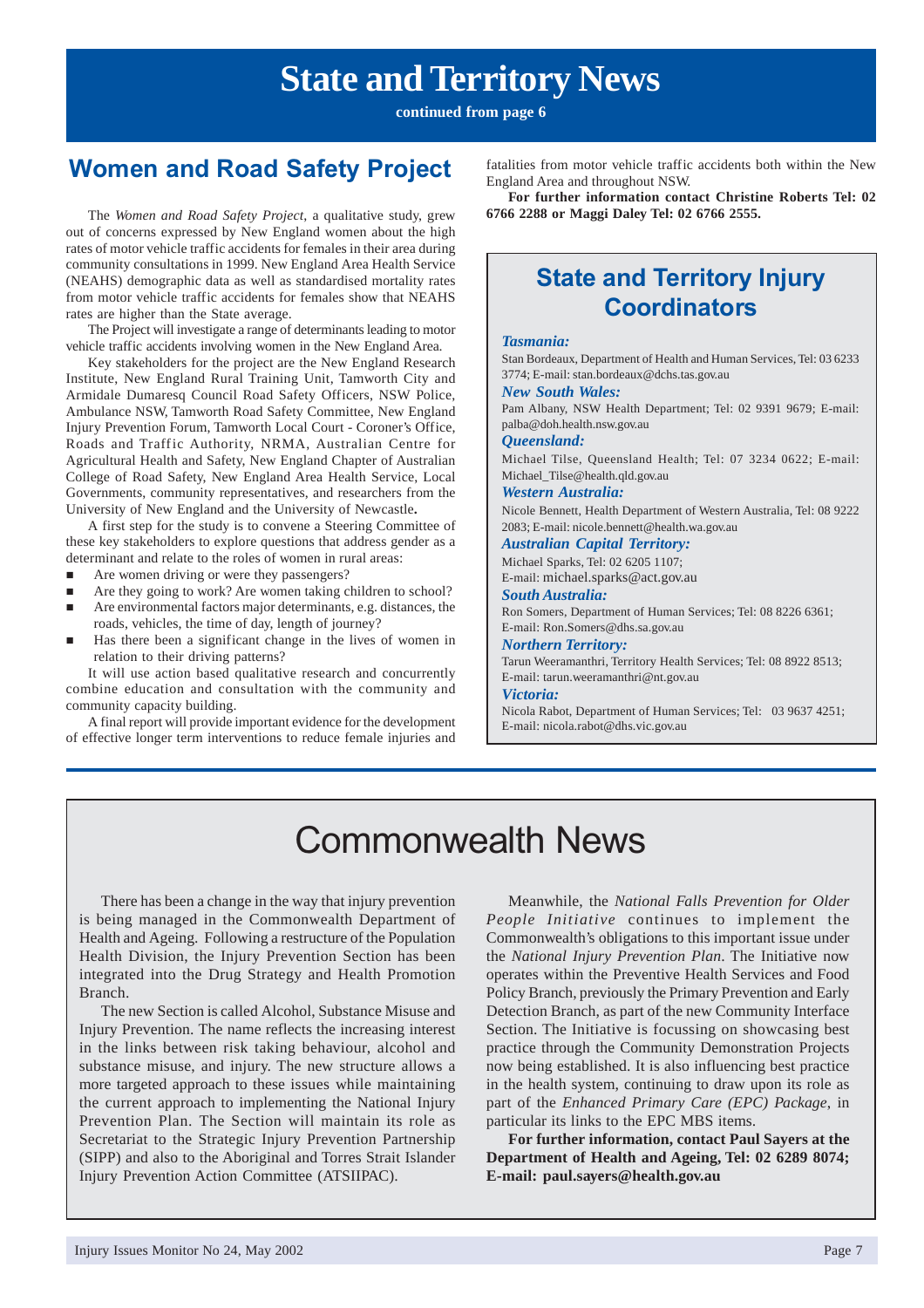## **Obituary**

## Struan Sutherland: Pioneer in researching bites and stings

*born 17 June 1936 died 11 January 2002*

Perhaps most famous to the injury community as the man who developed the pressure-immobilisation first aid technique, Struan Sutherland passed away in Melbourne in January, 2002. He will be remembered as a passionate bite and sting injury researcher as well as a strong advocate for the practical implementation of such research. Maintaining his indomitable larrikin nature and idiosyncratic sense of humour to the end, he prepared his own death notice: "Straun would like to inform his friends and acquaintances that he fell off his perch on Friday, January 11, 2002". He had struggled with the effects of Striatal Nigral Degeneration, what he jokingly termed "a posh form of Parkinson's disease", for much of the last decade. Thus has a remarkable Australian passed into the pantheon of our great physician scientists.

Born in Neutral Bay, Sydney in 1936, Struan grew up in Bendigo and graduated in medicine at the University of Melbourne in 1960. After a residency at the Royal Melbourne Hospital he spent four years as a surgeon lieutenant in the Australian Navy. His medical research career began in 1962 as a locum in the Clinical Research Unit at the Walter and Elisa Hall Institute, under the guidance of Dr (later Sir) Ian Wood. This resulted in the first of more than 300 publications and may have assisted his appointment as a medical officer to the Commonwealth Serum Laboratories in 1966. Soon thereafter he became the Director of the new



Immunology Research Department.

The next 16 years were to be the most productive of his professional life as Struan built up a venom research team reminiscent of the era of Charles Kellaway, an earlier pioneer of distinctively Australian venom research. Most famously, he developed the lifesaving funnel-web spider antivenom, the pressureimmobilisation first aid technique for snake bite [also applicable to funnel-web spider bites] and the internationally unique snake venom detection kit. This resulted in a series of awards such as the Australian Medical Association Prize for

## **Another face at RCIS**

Lachlan Johnson recently joined Flinders University as a trainee in information technology. For the two-year period of his traineeship he will be based at RCIS and receive supervision and guidance from our Information Technology Manager, Steve Trickey.

Lachlan finished his Year 12 High School studies at the end of last year, having completed a range of information technology subjects.



Medical Research (1977), the James Cook Medal of the Royal Society of NSW (1984), the Medal for Outstanding Contribution to Tropical Medicine of the Australasian College of Tropical Medicine (1997), the Distinguished Fellow Medal of the Royal College of Pathologists of Australia (1999) and, posthumously, an Officer of the Order of Australia. During his career he also attained the Fellowship of the Colleges of Physicians, Pathologists and Tropical Medicine as well as an MD and DSc. Perhaps more important to Struan was the rapid acceptance of his findings in the management of the victims of snake and spider bite.

His somewhat quixotic nature ('reputations first, profits second') led to notorious clashes with senior CSL management in the early 1980's. Whilst these ultimately undermined his productivity he took advantage of the time to embark on another career as an author and public educator. Most important was his seminal textbook *Australian Animal Toxins* (Oxford University Press) and the more concise best seller *Venomous Creatures of Australia* (Hyland House). In common with certain other injury researchers, Struan had a passion for gardening that stimulated him to write the other best seller *Hydroponics for Everyone* (Hyland House). Struan rejoined the University of Melbourne in 1994, when he was appointed an Associate Professor in the Department of Pharmacology under Professor James Angus. This was precipitated by the privatisation of CSL and thence its cessation of 65 years of venom and antivenom research.

The AVRU, begun with a seeding grant from CSL Limited and sustained by continuing grants from the Victorian Department of Human Services, has become a living memorial to the humanitarian imperative that ran through Struan's life. Even in death he strove to do more by asking that donations be made to the Unit rather than sending flowers. More details of that life are available in his autobiography, *A Venomous Life* (Hyland House). He died as he lived—an inspiring Australian dedicated to the service of others.

> *Dr Ken Winkel Director Australian Venom Research Unit Department of Pharmacology*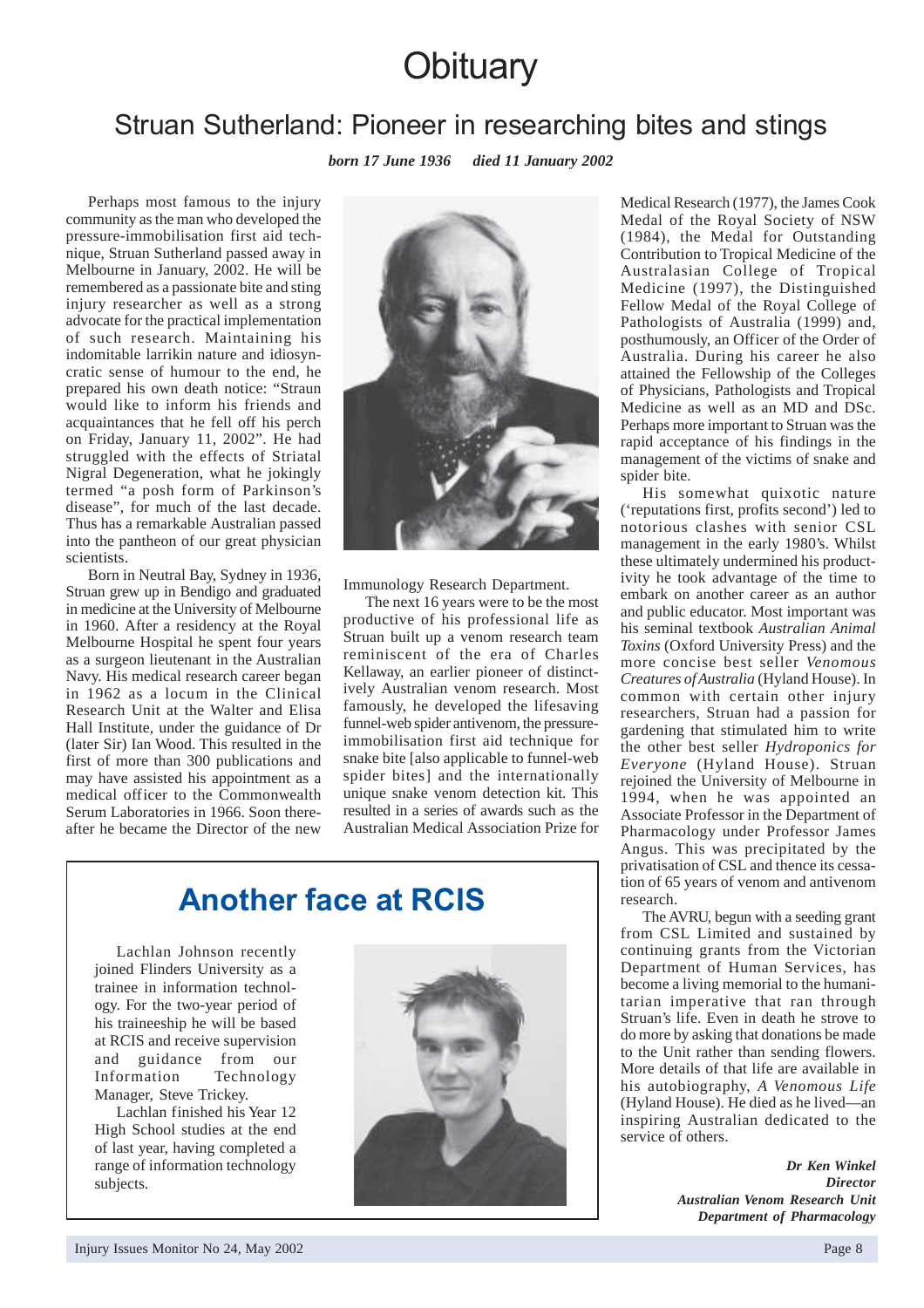## Improved data on venomous animals and toxic plants

Ken Winkel Director, Australian Venom Research Unit

As briefly discussed by James Harrison in the last issue of *Injury Issues Monitor*, a variety of changes have been accepted for introduction in the new<br>version of the *International*  $International$ *Classification of Diseases* (ICD-10) used to code hospital data in Australia. This article will highlight some changes in the third edition, due for release in July 2002, related to those external cause codes specifying contact with venomous animals and toxic plants.

Due to their ubiquity and potentially lethal impact, venomous bite and sting related injuries are of great interest to the public and health professionals in



Australia. Consequently the AVRU has been working with NISU to improve our understanding of epidemiology of severe morbidity and mortality from these injuries. A significant advance to this end has been the provision of more categories within the existing external cause categories of ICD-10. A summary of the major changes, reproduced from James Harrison's NISU briefing paper, are presented in table format overleaf.

Conceptually, little change have been made to the codes pertaining to this topic. Moreover, mindful of the practicability of implementation, all changes that have been made relate to the enhancement of clinically relevant external cause codes. For example, category X20, "contact with venomous snakes and lizards", formerly lumped together bites from venomous lizards, cobras, vipers and sea snakes with all venomous native Australian terrestrial snakes. Hence no information has been available on those hospitalisations caused by venomous land snakes as distinct from sea snakes nor particular types thereof.

It is hoped that these limitations will now be overcome by the addition of two extra digits within category X20. This should allow the categorisation of contact with definitely venomous snakes whose identity has been specified (20.0)



compared with unidentified but definitely venomous snakes (X20.09) with both separate from venomous lizards (X20.1). Further details of the venomous snake types can be specified by additional categories within X20.00-08. The latter specification follows the five antigenic classes of snake as identified by the snake venom detection kit (VDK)(CSL Limited) (e.g. X20.00 contact with brown snake, X20.01 contact with taipan). The VDK is routinely used in clinical practice to assist



in the selection of an appropriate antivenom. In the case of a negative VDK result, or otherwise unidentifiable venomous snake bite, a polyvalent antivenom can be used. Such an instance would code to X20.09.

For the first time sea snake bites will have their own code (X20.05). The toxic effects of such bites can be treated with a specific sea snake antivenom (CSL Limited). Another section (W59 "bitten or crushed by other reptiles") has been expanded to improve the specification of bite or crush injuries from other reptiles known to be non-venomous (e.g. W59.8 includes lizards and W59.0 specifies injuries from definitely non-venomous snakes such as pythons). A new code W59.1 has also been created to specify instances of a bite or crush injury wherein it is unknown whether a venomous or nonvenomous snake was responsible.

Similar clinically driven changes have been introduced to section X21 for spiders. Analysis of ICD-9 coded national separation data has revealed that spider bites are the single largest group of this



type of hospital separations. Yet all types of spiders have, historically, been lumped in together using the one external cause code. This has made it impossible to ascertain the burden of injury separately attributable to redback, funnel-web or white-tailed spiders. This will change with ICD-10AM  $3<sup>rd</sup>$  edition as each of these groups of spiders will be specified.

The arrival of the red imported fire ant (RIFA) in south-east Queensland last year highlighted the need to improve the categories available for contact with other specified venomous arthropods  $(X25)$ . Medically significant ants are now specified within X25.0 (e.g. X25.00 contact with jumper and bull ant, X25.01 contact with fire ant), separate from venomous ticks (X25.1) and caterpillars (X25.2).

Similarly the recent death of an english tourist in Queensland suffering from irukandii syndrome (caused by an unidentified jellyfish) highlights the need to improve the cause codes for venomous marine animals (X26). This category has been least specified of all those discussed in that radically different organisms, such as jellyfish, stonefish and sea urchins, have previously all been lumped together. The medically significant groups of jellyfish are now specified as are basic categories of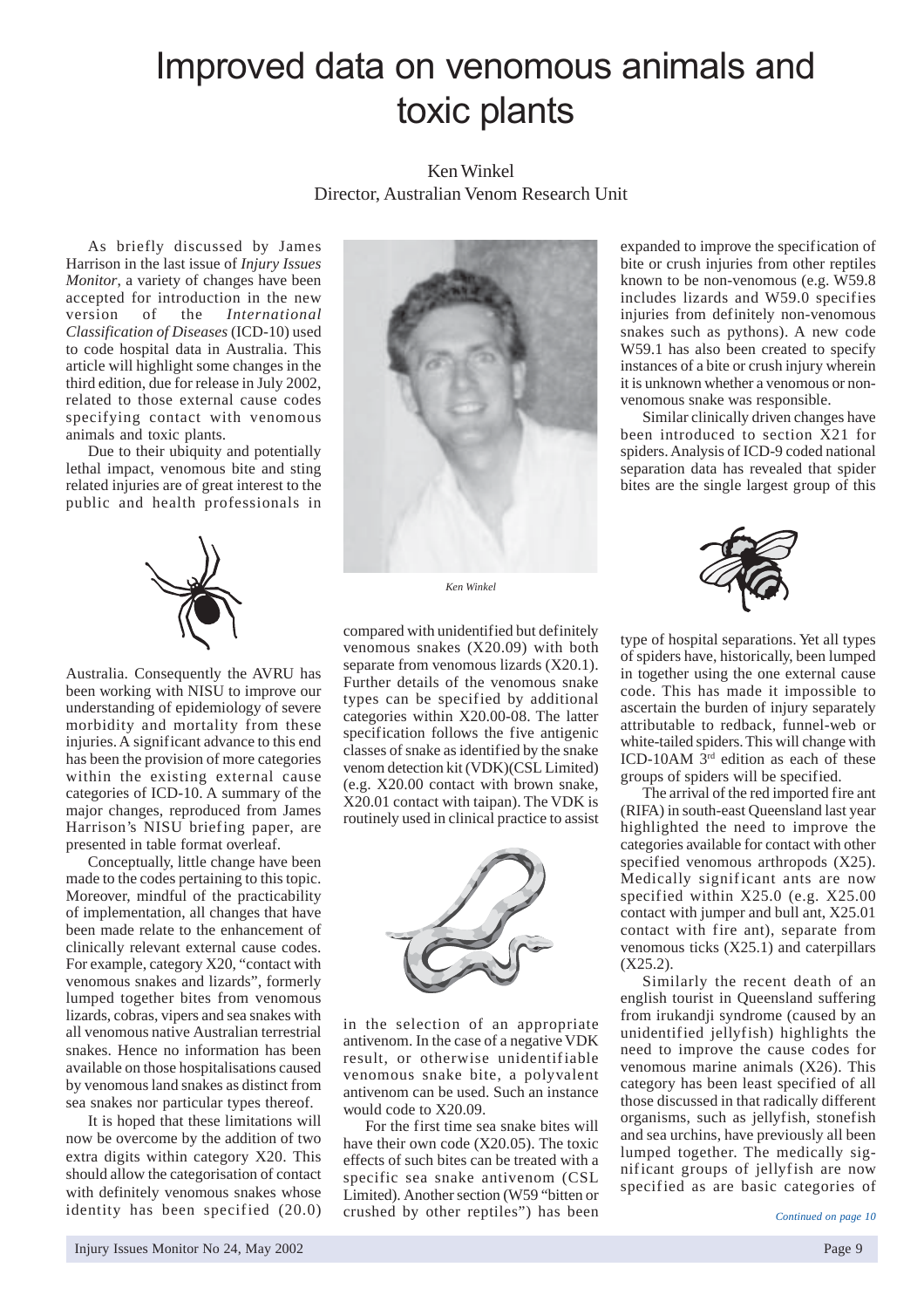## Improved data on venomous animals and toxic plants

## **Continued from page 9**

stinging fish and biting and stinging marine invertebrates such as blue-ringed octopus and corals.

Such a high level of specification should both overcome uncertainties and ambiguities in the current version of ICD-10 as well as provide an unprecedented level of information on particular types of bites and stings. This type of information should facilitate research and advocacy pertaining to a distinctively Australian type of injury.

**For further information, contact Ken Winkel at the Australian Venom**

## **Research Unit, in the Department of Pharmacology at the University of Melbourne, Tel: 03 8344 7753 E-mail: k.winkel@pharmacology.unimelb.edu.au**

## *Table: Summary overview of changes*

| Categories                                              | Changes                                                                                                                                                                                                         | Comments                                                                                                                                                                                                                                                                                                                                                                                                  |
|---------------------------------------------------------|-----------------------------------------------------------------------------------------------------------------------------------------------------------------------------------------------------------------|-----------------------------------------------------------------------------------------------------------------------------------------------------------------------------------------------------------------------------------------------------------------------------------------------------------------------------------------------------------------------------------------------------------|
| X20 [accidental] Contact with venomous<br>snake/lizard  | 4th character is used to distinguish 'snake' from 'lizard'.<br>5th character is used to distinguish several types of venomous<br>snake found in Australia according to applicable type of anti-<br>venom.       | Identification of type of venomous snake often enables better choice<br>of type of anti-venom treatment, and the new categories reflect<br>venom type categories. The patterns of types of snake may also<br>inform prevention. The applicability of these new categories is more<br>specific to Australia than is the case for most other new categories.<br>(This also applies to X21, and X25 to X27.) |
| X21 Contact with venomous spiders                       | 4 <sup>th</sup> character is used to distinguish several types of venomous<br>spiders found in Australia.                                                                                                       | Categories are provided for 'funnel web', 'red back', 'white-tailed<br>and other necrotising spider', other, and unspecified spiders.                                                                                                                                                                                                                                                                     |
| X25 Contact with other specified<br>venomous arthropods | 4th character is used to distinguish several common types of<br>arthropod.<br>5th character is used to distinguish several types of venomous<br>ant found in Australia.                                         | The types of venomous arthropod distinguished at the 4th character<br>level are venomous ant, venomous tick, venomous and urticating<br>caterpillar, other, and unspecified. The types of venomous ant<br>distinguished are 'jumper and bull ant', 'fire ant', 'green ant', other<br>and unspecified.                                                                                                     |
| X26 Contact with venomous marine<br>animals and plants  | 4 <sup>th</sup> character is used to distinguish several common types of<br>venomous marine life.<br>$5th$ character is used to further distinguish types of jellyfish<br>and stinging fish found in Australia. | The types of venomous marine animals and plants distinguished at<br>the 4th character level are 'jellyfish', 'stinging fish', 'venomous<br>octopus', 'stingray', other and unspecified. The 5th character is used<br>to distinguish some types of jellyfish (box, Irukandji, Portuguese<br>man-o-war/bluebottle) and one type of stinging fish (stone fish).                                              |
| X27 Contact with other specified<br>venomous animals    | 4 <sup>th</sup> character is used to distinguish platypus.                                                                                                                                                      |                                                                                                                                                                                                                                                                                                                                                                                                           |

## **New on the RCIS Editor's Note Website**

- Information sources for injury prevention among Indigenous Australians— Status and prospects for improvement
- Alcohol-related injury in young males
- Accidental poisoning of preschool children from medicinal substances, Australia
- Spinal Cord Injury, Australia, 1999-00

## **www.nisu.flinders.edu.au**

The *Injury Issues Monitor* is the journal of the Research Centre for Injury Studies at the Flinders University of South Australia. The Centre incorporates the National Injury Surveillance Unit (NISU).

> Letters to the Editor are welcome. Editor: Renate Kreisfeld

Mark Oliphant Building, Laffer Drive, Bedford Park, SA 5042, Tel: 08 8374 0970; Fax: 08 8374 0702; E-mail: renate.kreisfeld@nisu.flinders.edu.au







ISSN No 1039-4885 AIHW Cat. No. INJ44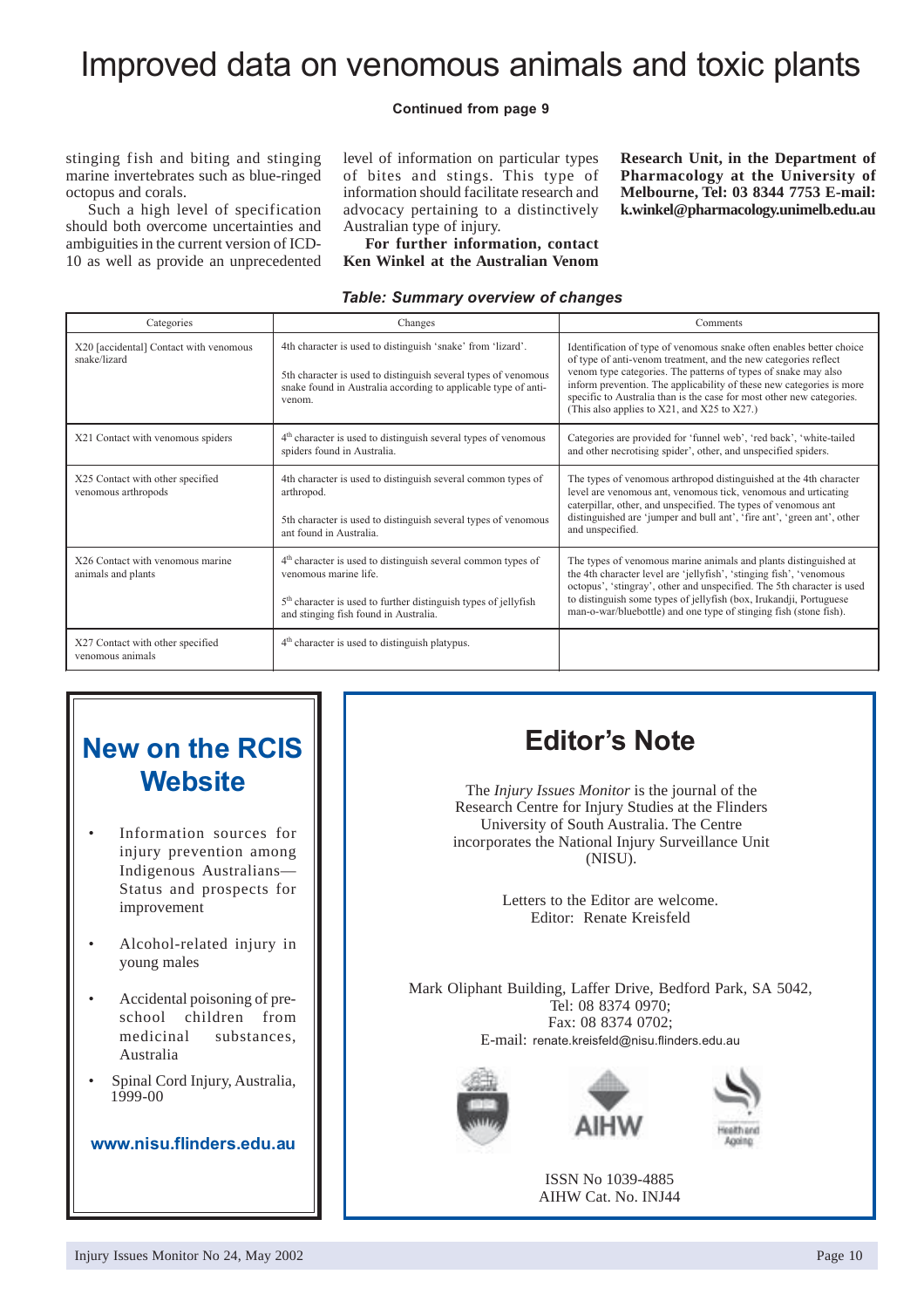## **Something to read ...?**

## **Australian Drug Trends 2001**

This recently released report presents a summary of the findings of the second year of operation of the Illicit Drugs Reporting System (IDRS) which monitors the price, purity, availability and patterns of use of the four main illicit drug classes: heroin, methamphetamine, cocaine and cannabis. Drug trends in the publication are cited by jurisdiction, although they primarily respent trends in the capital city of each jurisdiction, from which new drug trends typically emerge.

Printed copies of the report are available for \$12 from the National Drug and Alcohol Research Centre, Tel: 02 9385 0333 (NDARC Monograph No 48). The executive summary, including the key findings, are available at the NDARC website: http://www. ndarc.med.unsw.edu.au

## **Evidence-Based Health Promotion: Child Injury Prevention**

This publication, produced by the Victorian Department of Human Serivces, presents a systematic review of child injury prevention interventions as they relate to specific types of injuries (eg burns and scalds, and respiratory injuries) and to generic safety promotion.The project used systematic methods to collate, review and analyse evidencebased approaches for the prevention of injury to children aged 0-4 years. This will inform the planning, funding and decision making of practitioners as they develop and implement programs.

Printed copies of this document are available, free of charge, from Victorian Department of Human Services, E-mail: julie.hoy@dhs.vic.gov.au

## **Australia's Health 2000**



If you haven't already seen the most recent version of the Australian Institute of Health and Welfare's biennial health report, *Australia's Health*, then pay a visit to their website soon. The series is the nation's authoritative source of information on patterns of health and illness, determinants of health, the supply and use of health services, and health services costs and performance. This 2000 edition serves as a summary of Australia's health record at the end of the twentieth century. In addition, a special chapter is presented on changes in Australia's disease profile over the last 100 years.

A *pdf* version is available for download from the AIHW website: www.aihw.gov.au/ publications/health/ah00/ Printed copies are available for \$44 from Government Information Shops around the country (previously known as Commonwealth Government Bookshops) or by phoning Ausinfo's toll free number 132 447 (24-hour service), and quoting AIHW Catalogue No AUS<sub>19</sub>.

## **Health and safety risks associated with four kinds of primary industry**

The Australian Centre for Agricultural Health and Safety recently released its four latest publications which detail the specific health and safety risks associated with horticultural produce production; Sugarcane production; Sheep and wool production; and Cotton production on-farm. Each report is in two parts, the first examining information about injury associated with the particular industry and the second part providing a profile of the phases of production and associated hazards. Specifically, the profile contains information on the jobs undertaken in the particular industry, what the associated physical hazards are, who is at risk, the nature of the risk, and a severity and frequency rating which combines for a risk rating of the physical hazard.

Printed copies of the reports are available from the Australian Centre for Agricultural Health and Safety for \$25.00. Tel: 02 6752 8215; Fax: 02 6752 6639.



Note: where available, Internet addresses have been provided below for conference websites. For those meetings that don't have their own website, more detailed descriptions of the events are normally available at our website: www.nisu.flinders.edu.au/ events/

### **Housing, Crime and Stronger Communities** *6-7 May 2002*

*Melbourne*

Contact: Conference Coordinators, Tel: 02 6292 9000; Fax: 02 6292 9002; E-Mail: confco@austarmetro.com.au Website: www.aic.gov.au/conferences/housing/

### **2nd Australasian Conference on Drugs Strategy** *7-9 May 2002 Perth*

Contact: Conference Coordinator, Alcohol & Drug Coordination Unit, Tel: +61 8 9223 3035; Fax: +61 8 9223 3414; E-Mail: steveguest@adcuwa.org Website: www.adcuwa.org

### **Course on Injury Prevention**

7-10 May 2002

Montreal, Canada

### Contact: Summer coordinator, McGill University, Tel: +514 398-3973; E-Mail: summer.epid@mcgill.ca

### **11th International Conference on Safe Communities** *7-9 May 2002*

*Rainy River District of Northwestern Ontario, Canada* Contact: Doug Langtry, Rainy River Valley Safety Coalition, Tel: +807 274 2823; Fax: +807 274 2823; Email: who2002@hotmail.com

### **International Symposium on Urban Safety** *8-9 May 2002*

*Montreal, Canada*

Contact: Michelle Cote, Montreal Urban Community Police Department, Tel: +514 280 2770; Fax: +514 280 2410; E-mail: jacques.lelievre@spcum.qc.ca

### **1st International Seminar on Women's Safety— Making the links**

*9-11 May 2002 Montreal, Canada* Contact: Anne Michaud, Comite International Femmes et Securite Urbaine, Tel: +514 396 3521; E-mail: cafsu@qc.aira.com

## **Public Health and War-Related Injuries**

*9-12 May 2002*

*Montreal, Canada* Contact: M. Michael Gerber, International Emergency Refugee Health Branch, Tel: +1 770 488-3520; E-mail: mcg9@cdc.gov

### **5th Conference of the International Society for Child and Adolescent Injury Prevention** *11 May 2002*

*Montreal, Canada*

Contact: Angela Seay, Tel: +44 208 878 8435; Fax: +44 207 608 3674; E-mail: aseay@compuserve.com